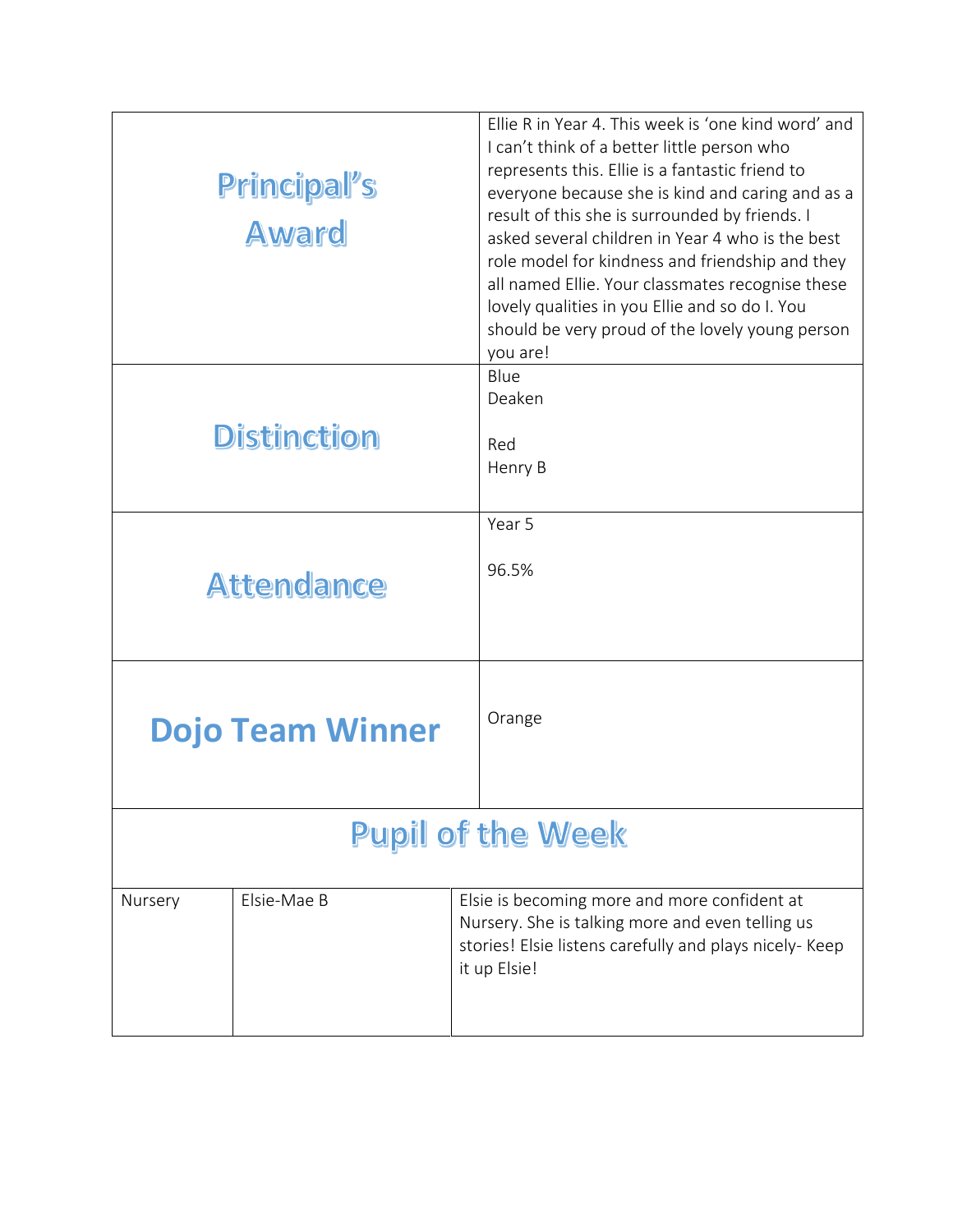| <b>RM</b> | Maddison B | Maddison is always ready for learning and tries her<br>best. She listens carefully and takes the time to work<br>on her ideas in the classroom. Keep up the fantastic<br>effort Maddison!                                                                                             |
|-----------|------------|---------------------------------------------------------------------------------------------------------------------------------------------------------------------------------------------------------------------------------------------------------------------------------------|
| <b>RC</b> | Joshua B   | Joshua really listens carefully in whole class<br>discussions and teaching. He is always ready to<br>answer questions with some thoughtful and<br>insightful ideas. I am really proud of him. Well done<br>Joshua!                                                                    |
| 1F        | Jacob B    | Jacob has been shining this week! We have noticed<br>that Jacob has been trying his best in all his work. He<br>is showing a lot of resilience and we are proud of<br>how hard he is working. Keep up the fantastic work<br>Jacob!                                                    |
| 1B        | Ike D      | Ike has shown a lot more confidence this week, and<br>has been sharing some interesting thoughts on the<br>carpet. He has been getting on with his work, and<br>collaborating well with his partner. Great job Ike!                                                                   |
| 2T        | Xander D   | Xander puts his best into everything that he does<br>and has an amazing attitude to his learning. He is a<br>role model to others in our class, keep up the<br>brilliant work Xander!                                                                                                 |
| 2PR       | Lainey H   | Lainey is a very kind and helpful member of 2PR<br>and, after this week's assemblies and learning about<br>One KInd Word, she has been extra kind and<br>supportive to her friends. We have all appreciated<br>the kind things you have said and done this week<br>Lainey. Thank you. |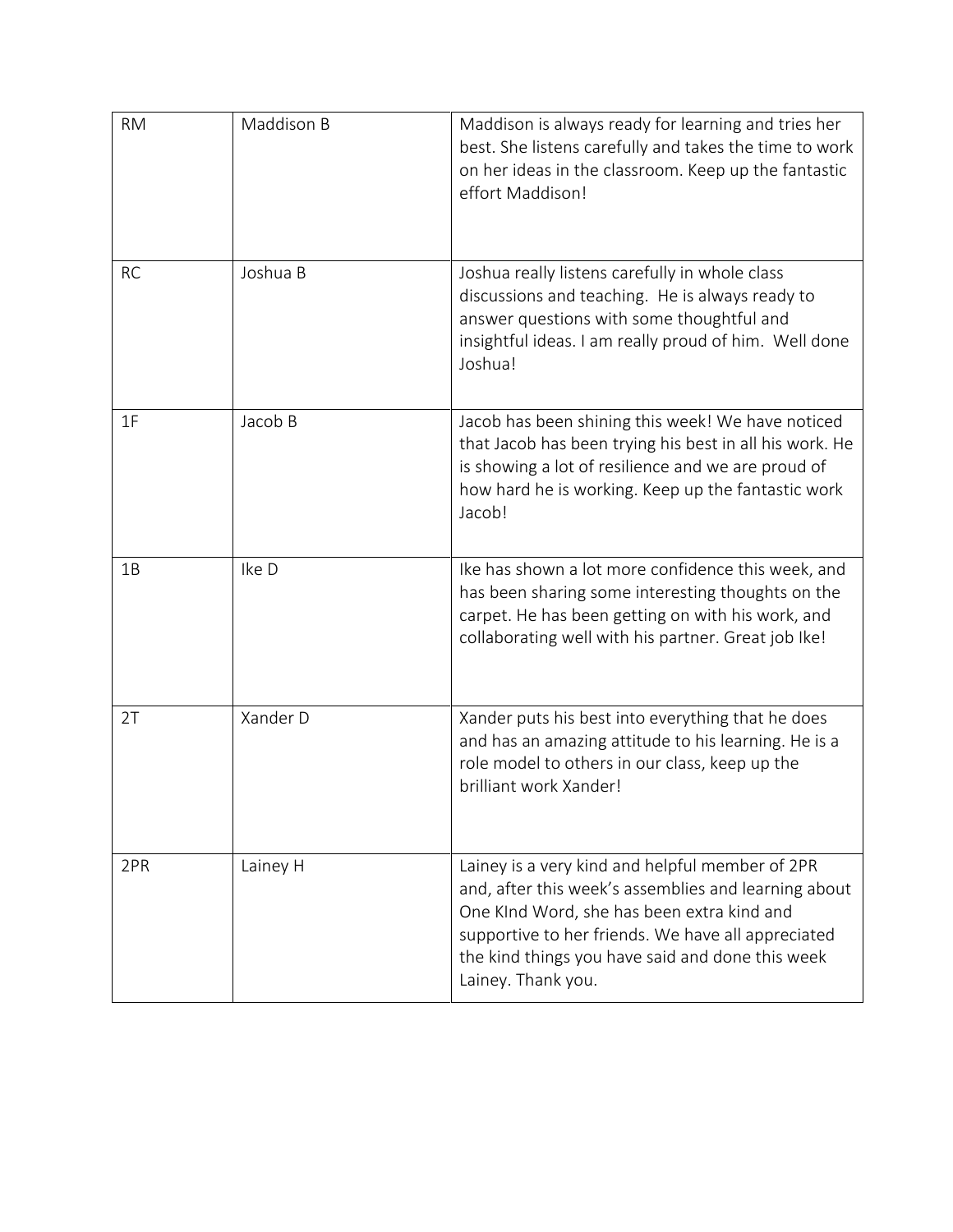| 3S                                                                                                                                                                                               | Jessica B                                              | Jessica has worked really hard this week on her<br>writing. She has listened carefully to instructions<br>and included lots of fantastic ideas in her story, and<br>been able to edit and make changes where needed.<br>I'm so impressed!                                                                                           |  |  |
|--------------------------------------------------------------------------------------------------------------------------------------------------------------------------------------------------|--------------------------------------------------------|-------------------------------------------------------------------------------------------------------------------------------------------------------------------------------------------------------------------------------------------------------------------------------------------------------------------------------------|--|--|
| 3F                                                                                                                                                                                               | Alexis A                                               | Alexis has been quietly getting on with the business<br>of learning all week which she actually does all the<br>time. Your hard work does not go unnoticed Alexis,<br>you are doing a great job! Well done!                                                                                                                         |  |  |
| Reader of the week: Wayde R - Wayde has been working really hard on his reading and has read<br>nearly every day this week - I can really see how this is improving Wayde's writing. Keep it up! |                                                        |                                                                                                                                                                                                                                                                                                                                     |  |  |
| 4R                                                                                                                                                                                               | Scarlett Y                                             | Scarlett has impressed me more and more recently<br>with her attitude towards her learning and behavior.<br>Scarlett has the independence and confidence to<br>make decisions herself, her work is of a fantastic<br>quality and she is kind and caring to her peers -<br>keep it up, Scarlett!                                     |  |  |
| 4A                                                                                                                                                                                               | Imogen O                                               | Imogen has been shining brightly in 4A recently by<br>demonstrating the core values of a Moorside pupil.<br>She places enormous pride in all of her work; she is<br>a fantastic team player; she is an understanding and<br>kind friend; and each day she aspires to be the best<br>possible version of herself. Well done, Imogen! |  |  |
| Reader of the week:<br>4R Mason K                                                                                                                                                                | reading for pleasure more and more. Keep it up, Mason! | Mason has been a super reader this week. He has engaged with Reading Plus and has been                                                                                                                                                                                                                                              |  |  |